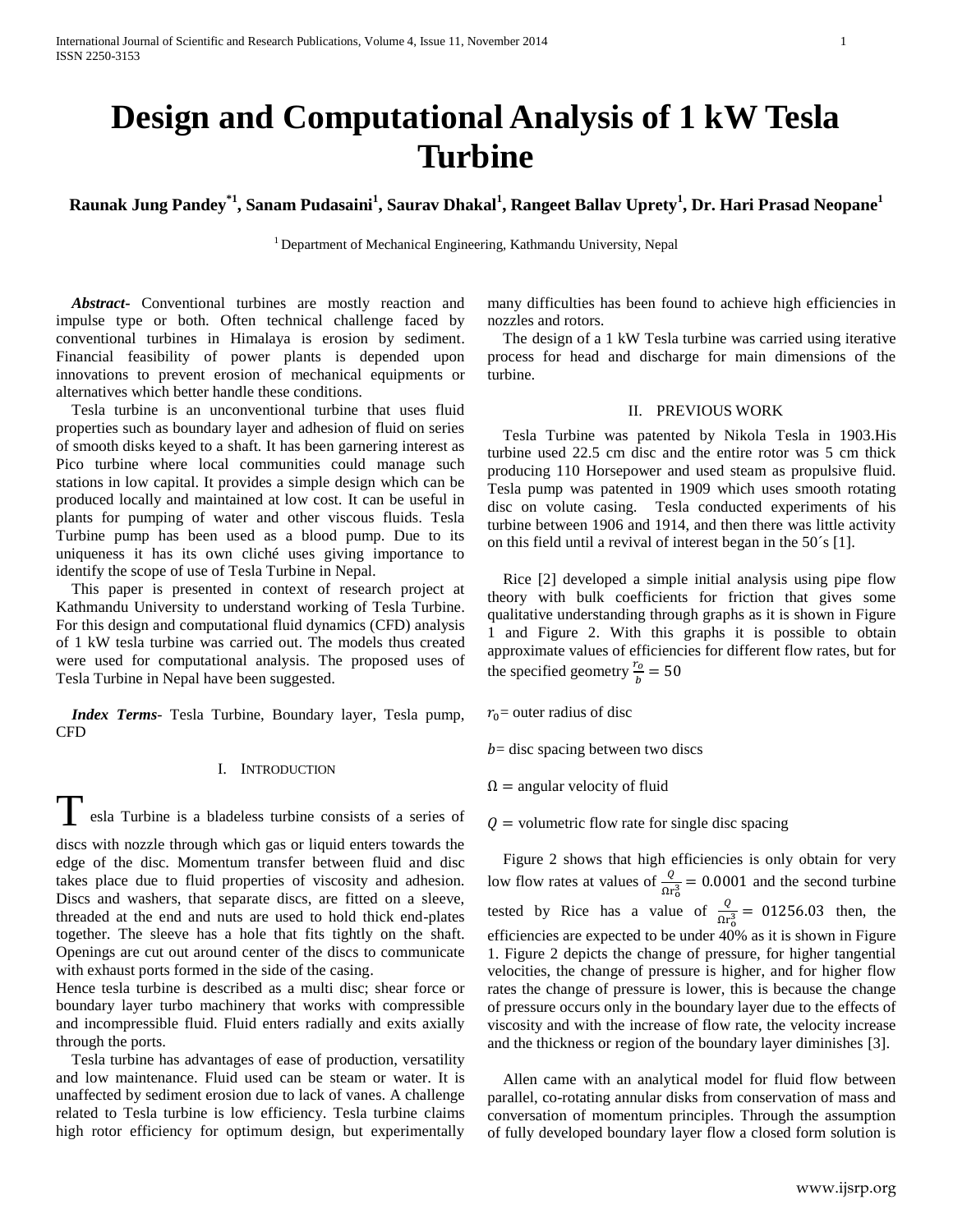found for the components of velocity and the pressure. The model can be used to analyze the fluid disk system in either a turbine or pump configuration. The accuracy of result improves in both cases as the dimensionless parameter  $R^*$  increases. A  $R^*$ on the order of 1 or greater than indicates that the viscous effects are important and the model is accurate [4].



# **Figure 1 Original sketch of Tesla turbine [1]**

Conservation of Mass:  $\dot{\rho} + \vec{\nabla} \cdot (\rho \vec{u}) = 0$  (1)

Conservation of Momentum:

$$
\dot{\vec{u}} + (\vec{u}.\vec{\nabla})\vec{u} = \frac{-1}{\rho}\vec{\nabla}P + \vec{g} + \nu\nabla^2\vec{u} = 0
$$
 (2)

 $u =$  Radial velocity  $P =$  Pressure

 $v$  = Tangential Velocity

∇=Gradient Function



**Figure 2 Typical results for maximum efficiency as a function of flow rate and parameter. Plotted for f=0.05 ro/b= 50[3]**



**Figure 3 Typical results for pressure-change parameter as a function of flow rate and speed parameters. Plotted for f= 0.05, ro/b= 50[3]**

## III. CALCULATIONS

#### *A. Design parameters*

Flow rate  $\frac{Q}{\Omega r_0^3}$  was selected as 0.0001.Iteration of  $r_0$  and Ω was carried out to find volumetric flow rate  $Q$  for single disc spacing.  $Q$  was multiplied by total number of disc  $n$  to find total volumetric flow rate  $Q'$  the disc configuration can handle giving acceptable values of efficiency and torque.

 Head and flow rates were iterated. Fluid enters turbine through the nozzle and is directed in between the disks. The fluid strikes the disk almost tangentially at an angle to the rotor periphery. This was used to find absolute and radial velocity of jet. Torque and power produced was calculated. Finally efficiency of rotor assembly was calculated.

Absolute velocity: 
$$
V = \sqrt{2gH}
$$
 (3)

Radial Velocity: 
$$
U = \frac{\pi DN}{60}
$$
\n(4)

Torque: 
$$
(u_o v_o - u_i v_i) Q' \rho
$$
 (5)

Efficiency: 
$$
\frac{-T\omega}{qgH}
$$
 (6)

 Table 1 defines the rotor configuration of the turbine. Values of power output and efficiency are provided. Figure 5 and 6 represent Tesla disc and rotor assembly respectively.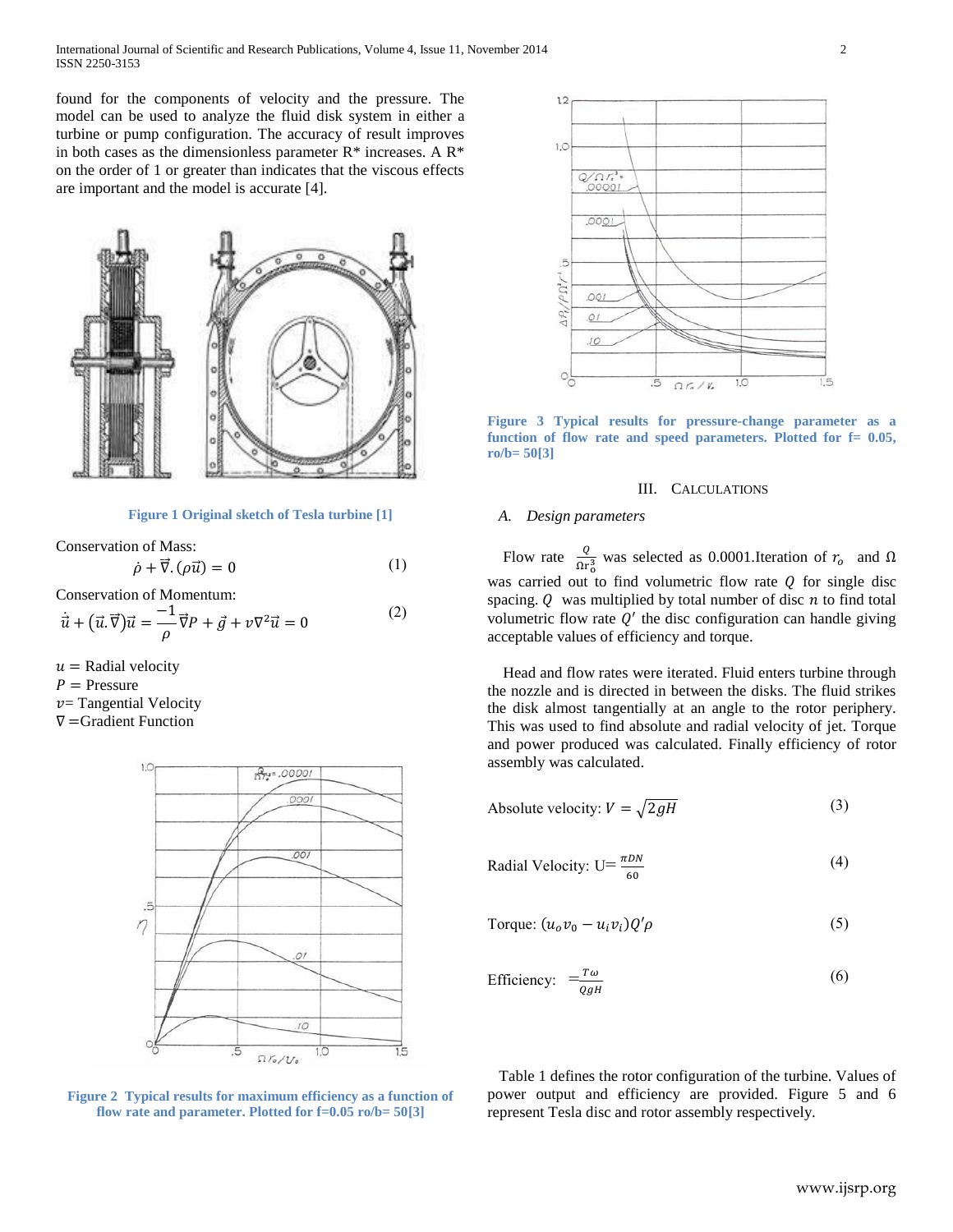| Parameters            | Values           |
|-----------------------|------------------|
| Angle of nozzle       | 10 <sup>o</sup>  |
| $\alpha$              |                  |
| Outer radius $ro$     | $127 \text{ mm}$ |
| Inner radius $r_i$    | $35 \text{ mm}$  |
| Disk spacing $\delta$ | $2.54$ mm        |
| No of discs $n$       | 9                |
| No of spacers         | 10               |
| Revolution            | <b>800 rpm</b>   |
| <b>Total length</b>   | 43.688 mm        |
| Torque T              | 9.18 Nm          |
| Power P               | 777.16 W         |

Efficiency 77.7 %

# **Table 1 Design parameters**

# D

**Figure 4 Tesla disc**



**Figure 5 Tesla turbine rotor assembly**

# *B. Analytical Model*

 The fluid model described by Allen uses the differential forms of the conservation of mass and the conservation of momentum principles only.

$$
R = \frac{-\lambda_3}{2\lambda_1} \frac{\nu}{\delta^2 r U} \tag{7}
$$

 $v$ = kinematic viscosity

 $r$  = radius of disc

 R\* is dimensionless system constant which is ratio of rotor configuration to the viscous/momentum force balance. A R\* on the order of 1 or greater than indicates that the viscous effects are important and the model was accurate.

$$
R^* = Rr^2 \tag{8}
$$

Reynolds number based on disk spacing

$$
Re_{\delta} = \frac{Ur}{\nu} \tag{9}
$$

Radial Reynolds number

$$
Re_r = \frac{U\delta}{\nu} \tag{10}
$$

*a* is radial constant dependent on boundary conditions.  

$$
U = \frac{a}{r}
$$
 (11)

In a turbine configuration the flow is radially inward, the radial velocity is negative hence  $a$  is negative.

**Table 2 Fluid parameters**

| Parameters                     | Values         |
|--------------------------------|----------------|
| Laminar Flow coefficient value | 8              |
| $\lambda_1$                    | 15             |
| Laminar Flow coefficient value | $\overline{2}$ |
| $\lambda_{2}$                  | $\overline{3}$ |
| $Re_{\delta}$                  | 1.31e04        |
| $Re_r$                         | 4.39e05        |
| Mass flow rate <i>m</i>        | $7.28$ kg/s    |
| $\alpha$                       | $-0.456$       |
| $R^*$                          | $-0.042$       |
| Specific speed                 | 26.23          |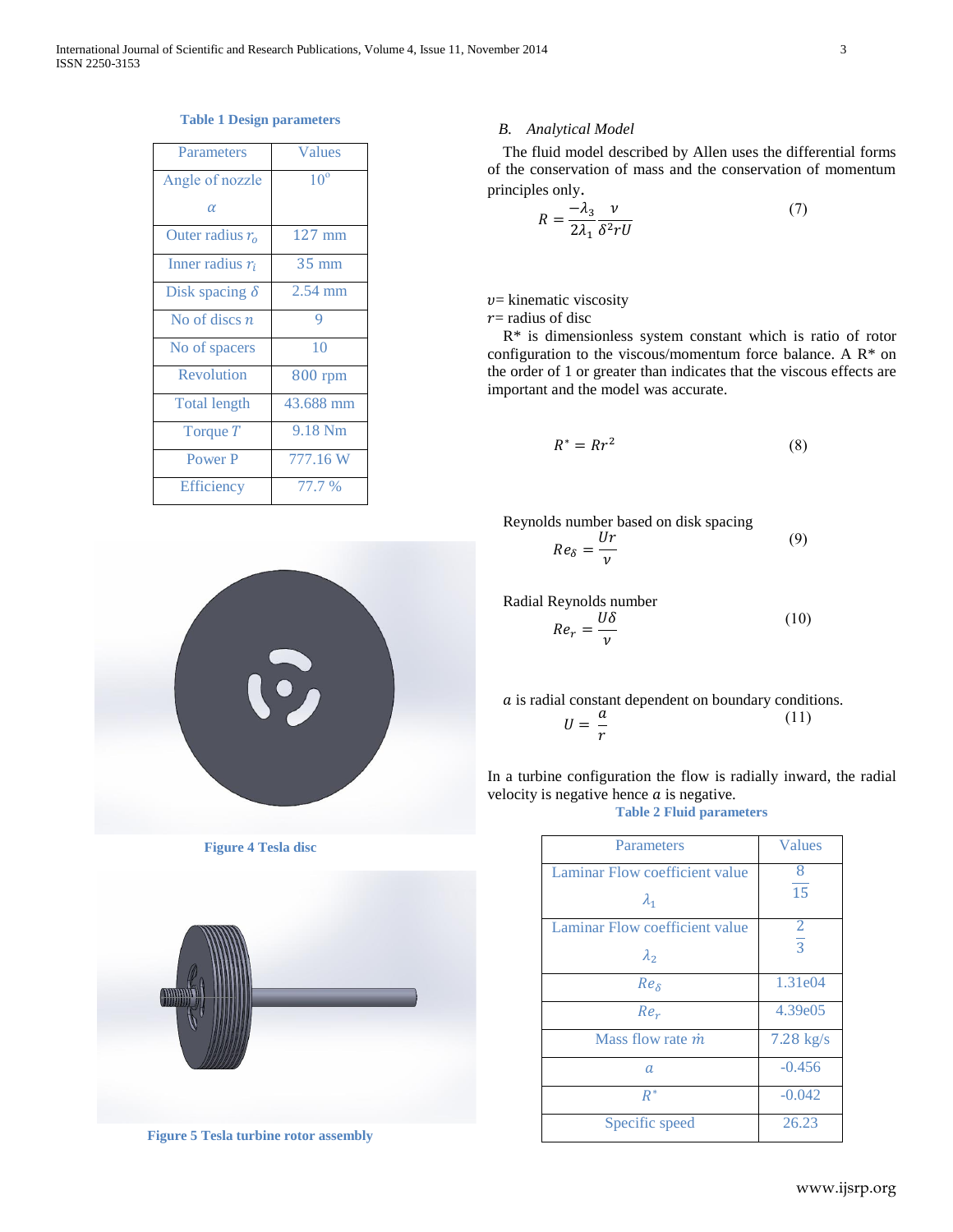## *C. CFD Analysis*

 Two domains were created in Solidworks2013. Rotating domain consisted of rotor assembly and the stationary domain consisted of outer casing with a simplified nozzle [5]. Table 3 shows the meshing data for the domain created. Table 4 presents parameters selected for CFD analysis. Figure 6 shows the setup of two domains.



**Figure 6 Inlet and outlet conditions**

#### **Table 3 Meshing data for domains**

| <b>Meshing data</b>      |         |  |
|--------------------------|---------|--|
| Rotating domain          |         |  |
| <b>Nodes</b>             | 483462  |  |
| Elements                 | 2011811 |  |
| <b>Stationary domain</b> |         |  |
| <b>Nodes</b>             | 244141  |  |
| Elements                 | 1282278 |  |

#### **Table 4 CFX Pre parameters**

| <b>Flow State</b>           | <b>Transient</b>               |
|-----------------------------|--------------------------------|
| <b>Boundary Conditions</b>  | Mass flow rate as inlet        |
|                             | Atmospheric pressure at outlet |
| Turbulence model            | K-epsilon                      |
| Mass flow rate              | $7.2 \text{ kg/s}$             |
| Static atmospheric pressure | 1 atm (Outlet condition)       |
| Phase                       | Single(water)                  |
| <b>RPM</b>                  | 800                            |

#### **Table 5 Solver criteria**

| <b>Coefficient</b> loop |            |
|-------------------------|------------|
| Min iteration           |            |
| Max iteration           | 10         |
| <b>Residual Type</b>    | <b>RMS</b> |
| <b>Residual Target</b>  | $1e-4$     |



**Figure 7 Velocity streamline in stationary domain**



**Figure 8 Pressure gradient in rotating domain**

# IV. RESULTS

 Fluid parameters describing the interaction of disc with water were given. Value of dimensionless system constant  $R^*$  was